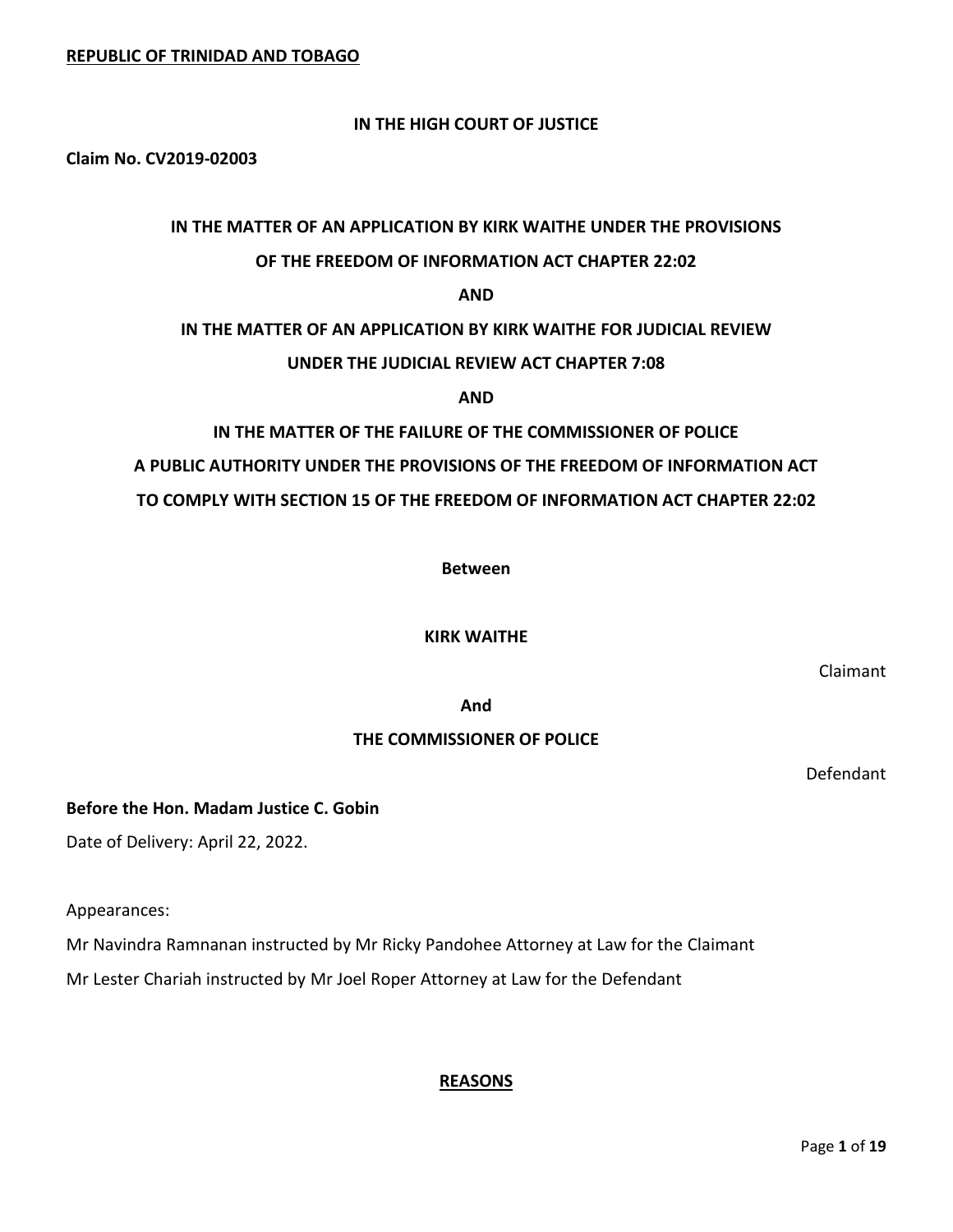# **Background**

- 1. By application dated 8<sup>th</sup> March 2019, the Claimant requested information from the Commissioner of Police, pursuant to Section 13 of the Freedom of Information Act, Chapter 22:02 ("FOIA"). The request was dispatched with a pre-action protocol letter dated 11<sup>th</sup> March 2019 to the Claimant's Attornevs.
- 2. The request was for the following :
	- *1. Copy of the communication formally requesting/recommending that digital style uniforms be used as uniforms for special units within the Trinidad and Tobago Police Service (TTPS).*
	- *2. Copy of the communication formally granting concurrence and stamp approval by the Minister of National Security for digital style uniforms to be used by special units within the TTPS.*
	- *3. Proof that the approval for the use of digital style uniforms as prescribed by the Commissioner of Police and Minister of National Security was gazetted in the form of a copy of the said gazette.*
- 3. On 10<sup>th</sup> May 2019, at a time when the Claimant claimed to have received neither a response nor the requested information, the Claimant's Attorneys filed a Notice of Application for leave to apply for Judicial Review of the failure and or neglect and or refusal of the Commissioner of Police to provide the requested information. The Notice of Application was supported by an affidavit in which the Claimant deposed that he heard nothing since submitting his request.
- 4. The matter was docketed to Kokaram J, as he then was. The Claimant filed a supplemental affidavit on 15<sup>th</sup> May 2019 to which he attached a response from the Defendant that he claimed was received by his Attorney on  $10<sup>th</sup>$  May 2019, but only after the filing of his Leave Application.
- 5. The Defendant's letter dated 3<sup>rd</sup> April, 2019, contained a refusal of the request, the reasons for which were summarized in these words:

*Upon review, it was determined, that the documents you seek are exempted from mandatory public disclosure, and is being withheld, under the FOIA Exemptions Section 24 (1) (c); Section 25 (1) (2), 26 (d); 27 1 (a), (b) and 28 (d) of the Freedom Information Act, Chapter 22:02*.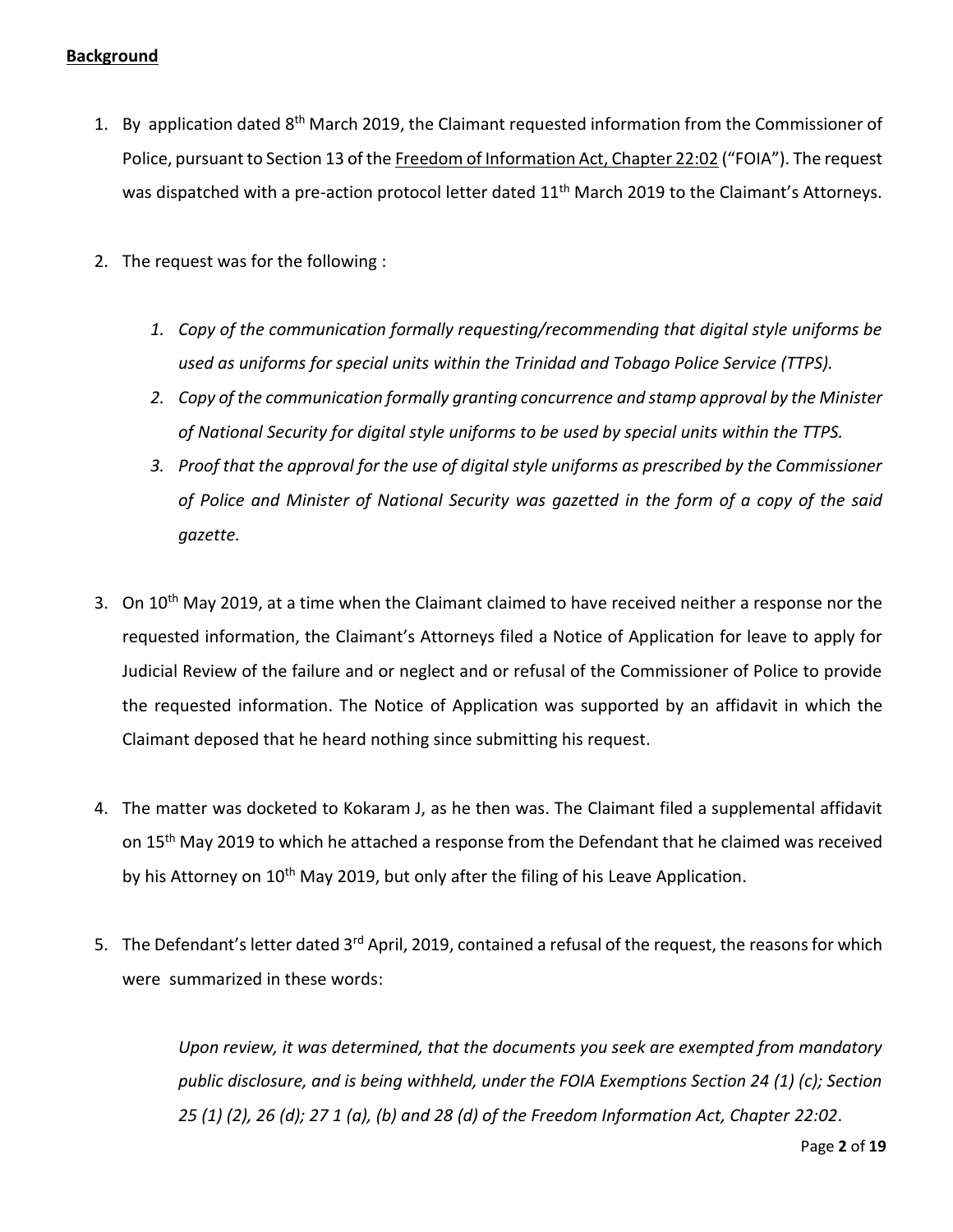### **Allegation of non-disclosure against the Claimant**

- 6. Five days after the Claimant filed the Leave Application, the court received evidence of the refusal letter via the submission of a supplemental affidavit. The Defendant, however, raised an issue as to the date on which the Claimant received its response. In affidavits filed on 19<sup>th</sup> December 2019 on behalf of the Defendant, Mr Christian Chandler, former Director of Legal Services of the office of COP, and instructing Attorney Mr Joel Roper, claimed that the response dated 3rd April 2019, was in fact actually delivered to the Claimant's Attorneys on 7<sup>th</sup> May 2019, before the Leave Application was filed but that the Claimant had deliberately refused to disclose it, that his non-disclosure of it was material to the application and it should operate against him. I took this to mean that leave should therefore be refused.
- 7. I have considered the Defendant's submissions on this issue and find that there is no merit in them. I have rejected the evidence on it. Both deponents made the allegations based on hearsay statements that are inadmissible as to their truth. In the case of Mr Roper, at the date of filing his affidavit on 19<sup>th</sup> December 2019, he attached an email dated 28<sup>th</sup> June 2019, which he had dispatched to TTPOST seeking confirmation of the date of delivery. He stated that the response would prove that the refusal letter was delivered on  $7<sup>th</sup>$  May 2019. Mr Roper's email letter was addressed to [renee.bodoosingh@ttpost.net,](mailto:renee.bodoosingh@ttpost.net) with the subject line "Request for particulars of delivery" reads:

*I refer to the matter at caption and herein respectfully request the particulars of delivery of the package No. RD 500 600 089 TT delivered via TT Post*.

Up to the date of filing of his affidavit (almost six months later) he could produce no response, but he undertook to provide it as soon as it became available. This matter languished in the system for more than two years after that date. No response was produced from TTPOST, even up to March 2022. In the circumstances, I have drawn adverse inferences from the failure to produce the evidence as promised.

8. Further, it seems inherently implausible, that a Claimant who has in hand an express denial of his request under the FOIA, which could only add support for his leave application, would deliberately withhold it, only to disclose it five days later, even before any intervention from the Court. I find that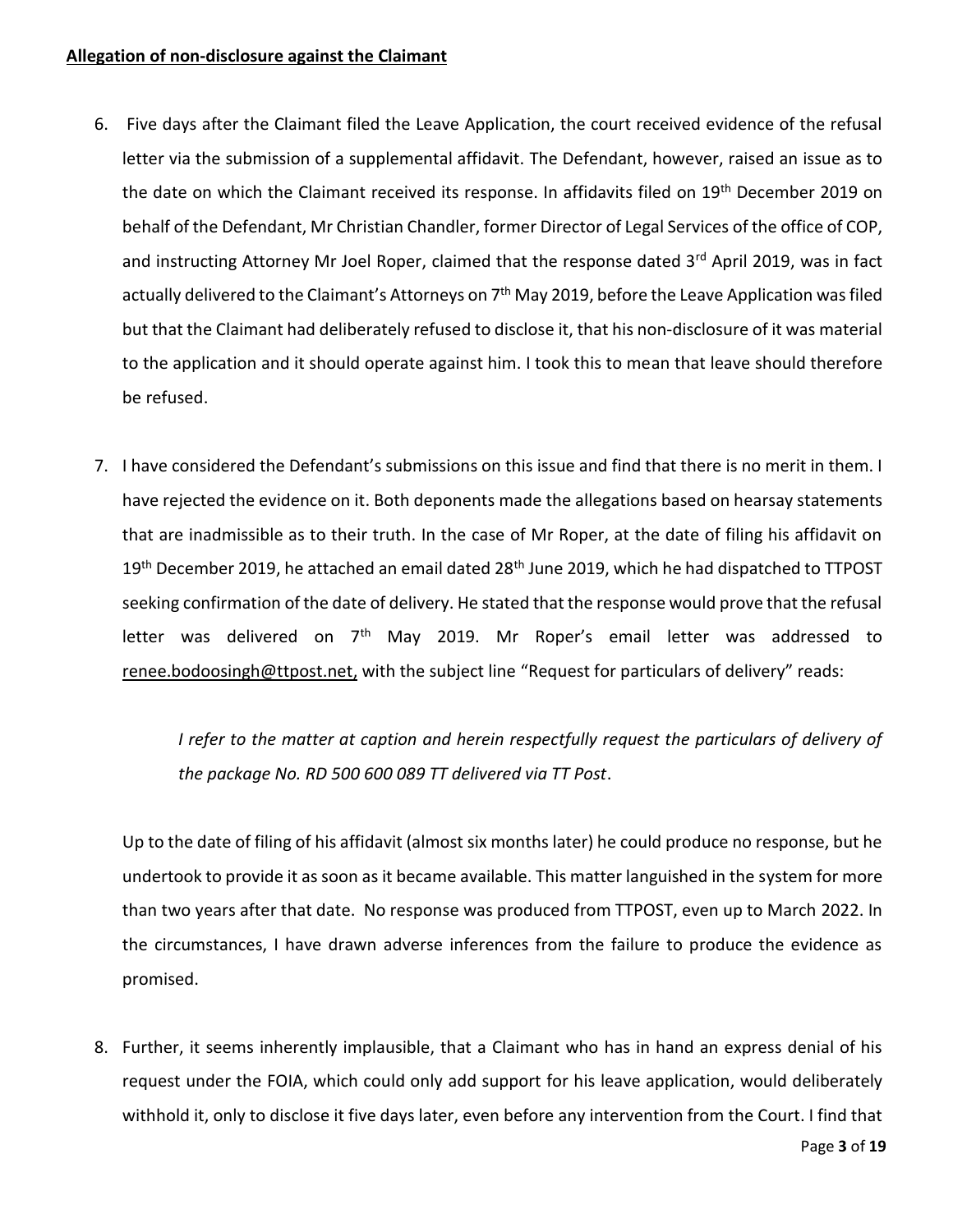the refusal letter reached the Claimant's Attorneys on 10<sup>th</sup> May 2019 but subsequent to the filing of the Leave Application.

### **Procedural Directions**

- 9. On 15<sup>th</sup> May 2019, Kokaram J, as he then was, ordered service of the Leave of Application on the Defendant with a further direction for the Defendant to file a Notice indicating its consent or objection. The Honourable Judge made the following order:
	- *1. The Notice of Application filed on the 10th day of May, 2019 for leave to apply for Judicial Review be served on the Respondent.*
	- *2. The Respondent do file a notice on or before 14th June, 2019 indicating:-*
	- *i. whether it consents or objects to the application for leave to apply for Judicial Review.*
	- *ii. whether it consents or objects to the provision of the further information requested and if it so consents setting out the time within which the said further information can be provided to the Applicant.*
	- *3. The Notice of Application is fixed for hearing on 28th June 2019, at 12:30pm in Court Room SF07, Hall of Justice, Port of Spain.*
- 10. By Notice dated and filed on  $17<sup>th</sup>$  June 2019 the Defendant indicated his refusal to consent to the application and a desire to be heard on the Leave Application. The Defendant further drew to the attention of the Court the publication of Legal Notice No 103 of 2019, which contained orders, made pursuant to Regulations 121 of the Police Service Regulations, which purportedly permitted the wearing of urban digital camouflage. The production of Legal Notice 103 effectively answered request No. 3 of the Claimant's original request. The Legal Notice was gazetted on 15<sup>th</sup> May 2019, a few days after the Claimant's filing of the Leave Application. The Defendant brought the publication of the Legal Notice to the Claimant's attention, by a letter dated  $29<sup>th</sup>$  May 2019.
- 11. As a consequence of the belated receipt of the Defendant's refusal letter on 10<sup>th</sup> May 2019 and the subsequent publication of the Legal Notice No. 103, by Notice filed on 26<sup>th</sup> September 2019, the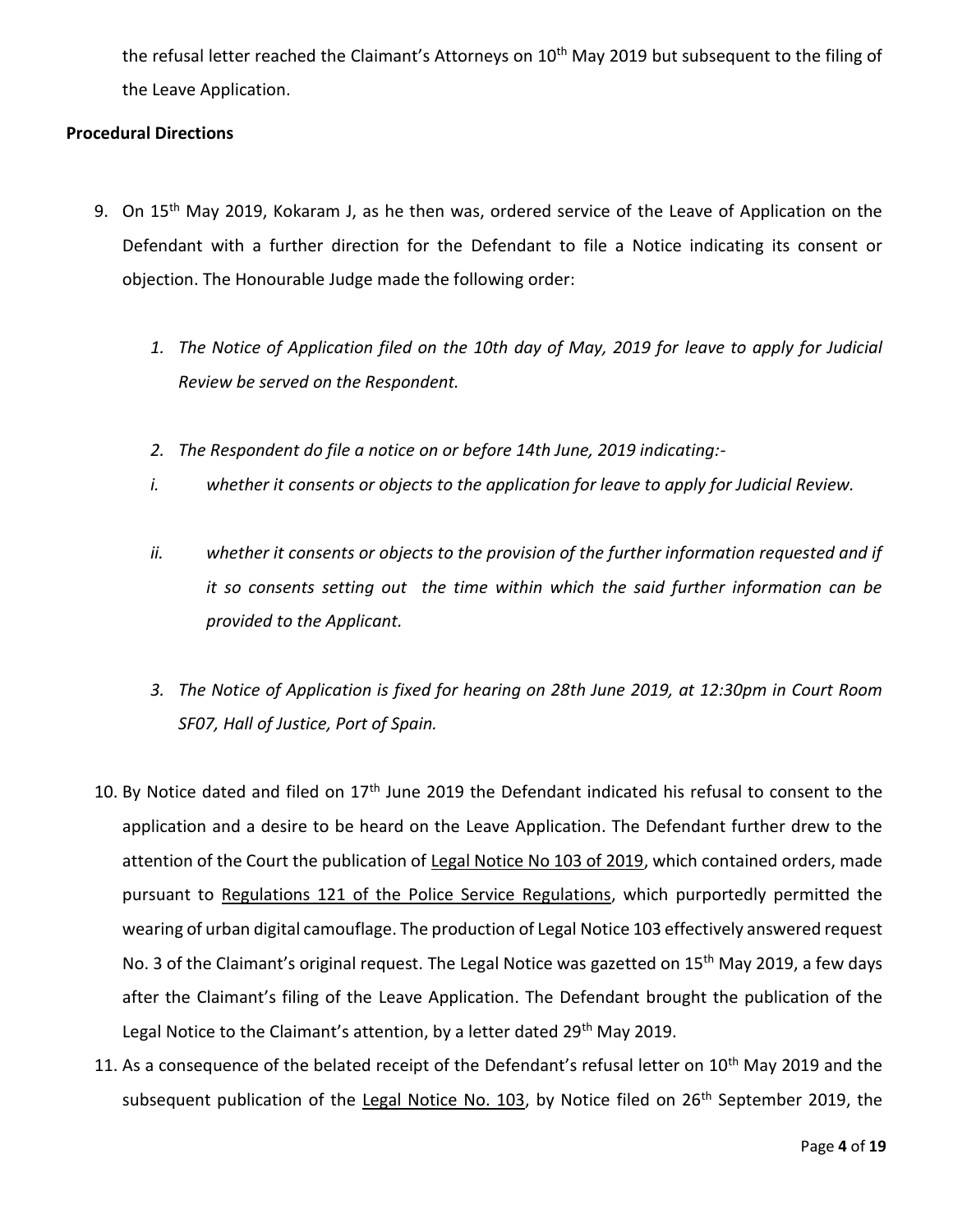Claimant sought leave to amend the grounds of Leave Application to reflect these two developments that had occurred since the filing of his original application. The need for some of the relief as initially formulated, was overtaken by these two subsequent events.

12. On 27<sup>th</sup> September 2019, at a hearing which was attended by both sides, the Judge made an order essentially granting the Claimant leave to file a Fixed Date Claim on or before 14<sup>th</sup> November 2019, but explicitly reserving the right of the Defendant to set aside leave *for any specific relief sought*. (emphasis mine). By order dated  $18<sup>th</sup>$  November 2019 the Judge amended the order of  $27<sup>th</sup>$ September 2019. The clear purpose of the amendment was to correct the reference to the draft order that was filed initially on 10<sup>th</sup> May 2019 to specifically replace it with the amended draft order which accompanied the amended application of  $26<sup>th</sup>$  September 2019. I infer from this that the Judge, having heard the parties, granted the amendment sought by Notice of 26<sup>th</sup> September 2019.

#### **Delay**

- 13. There is no record that the Defendant raised the issue of delay at the hearing before the Judge, but in its final submissions, the Defendant addressed it. At the the same time, it contended that the Claimant brought the claim prematurely. The inconsistency speaks for itself. But the claim of delay was premised on the submission that the Claimant's amended Notice of 26<sup>th</sup> September 2019 was a device utilised to place new claims before the Court, which we filed out of time. I reject this submission. The need for the amendments arose as a result of two things. First, the receipt of the Defendant's response on 3<sup>rd</sup> April 2019. Secondly, the publication of the Legal Notice. The amendments introduced no fresh claims that invoked a fresh start to the running of time.
- 14. The amendments in the circumstances were not only justifiable, but the Claimant, in seeking them, was acting consistently with the overriding objective, narrowing issues, removing from the Court's consideration issues which had been rendered academic and reformulating reliefs in the circumstances of developments which had occurred after the filing of the original leave application which confirmed the denial of the request. The submission that the application was not made 'promptly' by reason of the alleged effects of the amendment is rejected.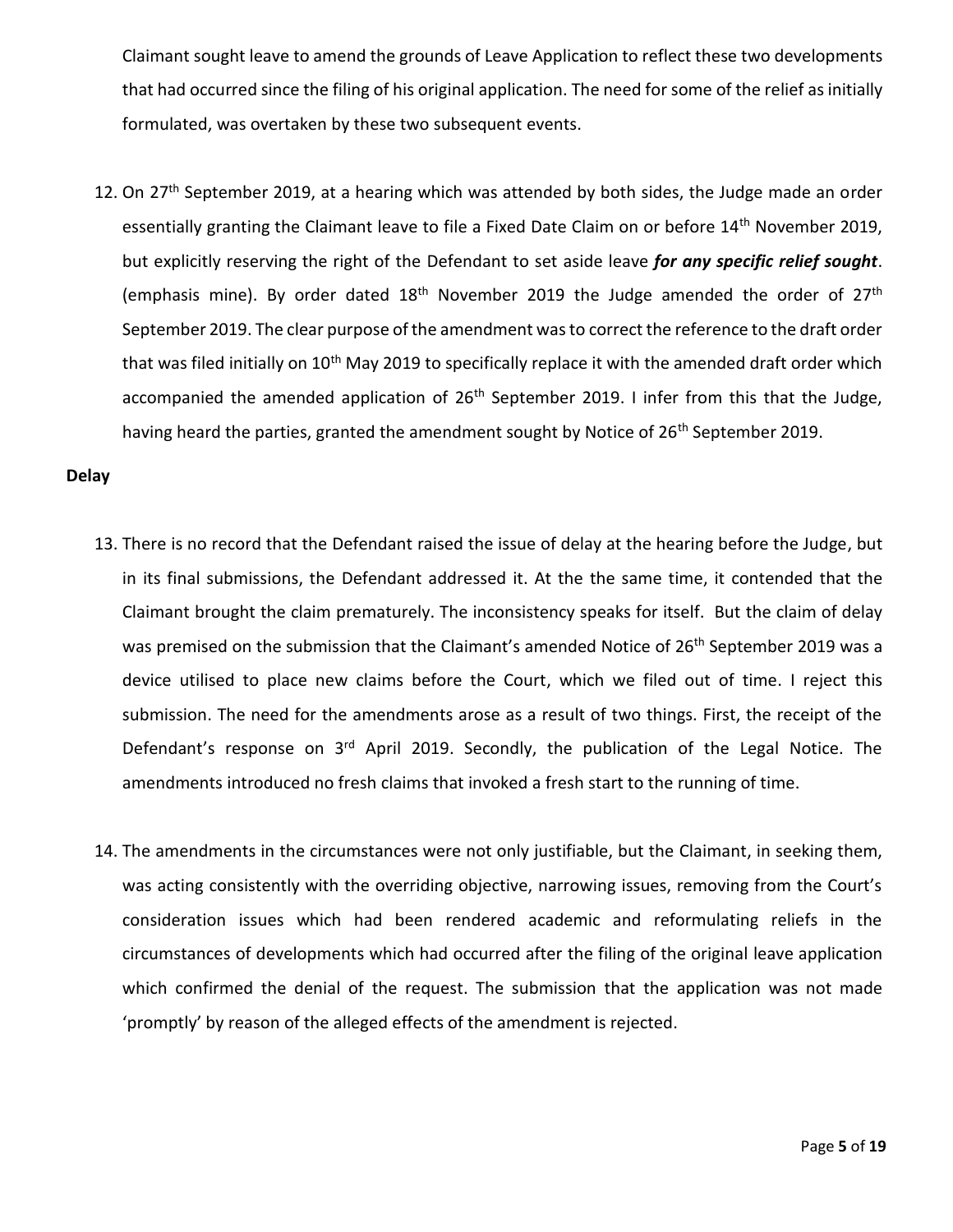## **Ruling by This Court**

15. This matter was reassigned on three occasions and eventually reached my docket. At the first scheduled hearing  $17<sup>th</sup>$  January 2022, the parties confirmed that affidavits and submissions were all before me, and that the matter was to be treated as a rolled-up hearing of the Defendant's setting aside application, as well as the Claimant's claim for substantive judicial review. On 31<sup>st</sup> March 2022, I indicated my decision to refuse the Defendant's application to set aside the grant of leave and my finding that the Claimant was entitled to the reliefs claimed in the amended Claim Form. The Claimant was directed to send a draft for approval, and the Defendant was invited to consider the terms. On 11<sup>th</sup> April 2022, I made the following order:

> *1. The Respondent's Notice of Application filed on 19th December, 2019 seeking to set aside the grant of leave by the orders of the Honourable Mr. Justice V. Kokaram is refused.*

> *2. The Respondent's Notice of Application filed on 19th December, 2019 seeking to strike out and/or dismiss the grant of substantive reliefs claimed in the Amended Fixed Date Claim Form is refused.*

*3. The Court hereby grants the following reliefs:* 

*a) A Declaration that the Claimant is entitled to access the requested information at (i) and (ii) of his application dated the 8th day of March, 2019 under the Freedom of Information Act Chapter 22:02.* 

*b) A Declaration that the access decision contained in letter dated 3rd April, 2019 not to release the requested documents at (i) and (ii) of the Claimant's application dated the 8th day of March, 2019 is invalid and illegal and defective and contravenes the provisions of the Freedom of Information Act Chapter 22:02 and the public interest.* 

*c) An Order of Certiorari to remove into the Honourable Court and quash the decision of the Defendant in letter dated the 3rd day of April, 2019 to refuse disclosure of the documents*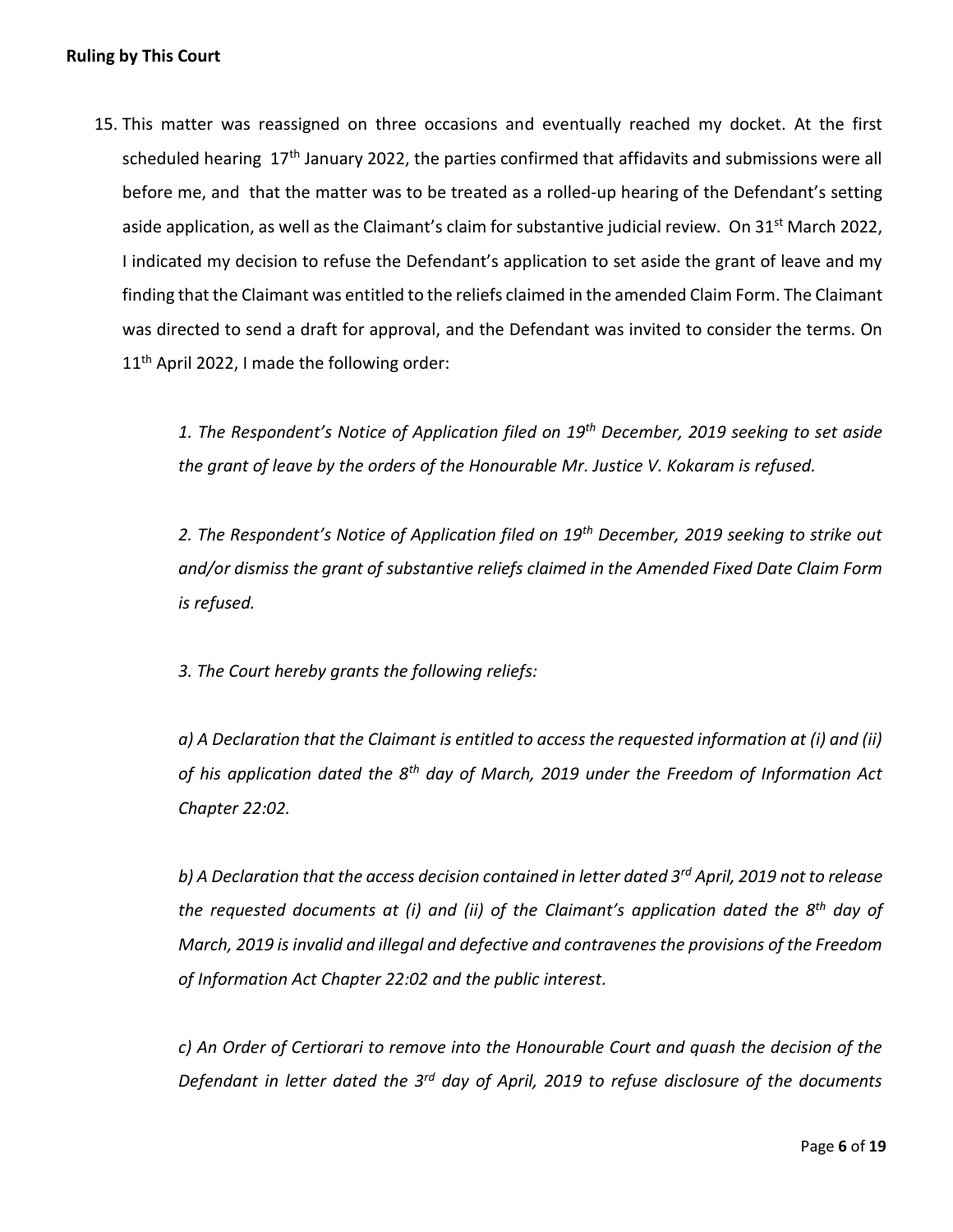*requested at (i) and (ii) of the Claimant's application dated the 8th day of March, 2019 under the Freedom of Information Act Chapter 22:02.*

*d) An Order of Mandamus to compel the Defendant to furnish the Claimant with the documents requested at (i) and (ii) in the Claimant's Application dated the 8th day of March, 2019 made under the provisions of the Freedom of Information Act Chapter 22:02 within Seven (7) days.* 

*e) A Declaration that the Defendant's failure and/or refusal to give the Claimant the requested information at (i) and (ii) in the Claimant's Application dated the 8th day of March, 2019 is unlawful on the ground that the decision was procedurally improper and/or irrational and/or unreasonable.* 

*f) The Defendant pay the Claimant's costs to be quantified by the Assistant Registrar in Chambers on a date to be fixed pursuant to Part 67.12 of the CPR.* 

*g) Stay of Execution for Twenty-Eight (28) days*.

#### **Issues**

- 16. The issues for determination were:
	- i. Whether on the basis of the sections of the Freedom of Information Act cited by the Defendant the information sought was exempt; and
	- ii. If so, whether the section 35 override should be applied, the statutory exemptions notwithstanding.
- 17. Any consideration of an application under section 13 should begin with a reminder of the policy behind the legislation which is expressly laid out in Section 3 of the Act which provides:

*3. (1) The object of this Act is to extend the right of members of the public to access to information in the possession of public authorities by—*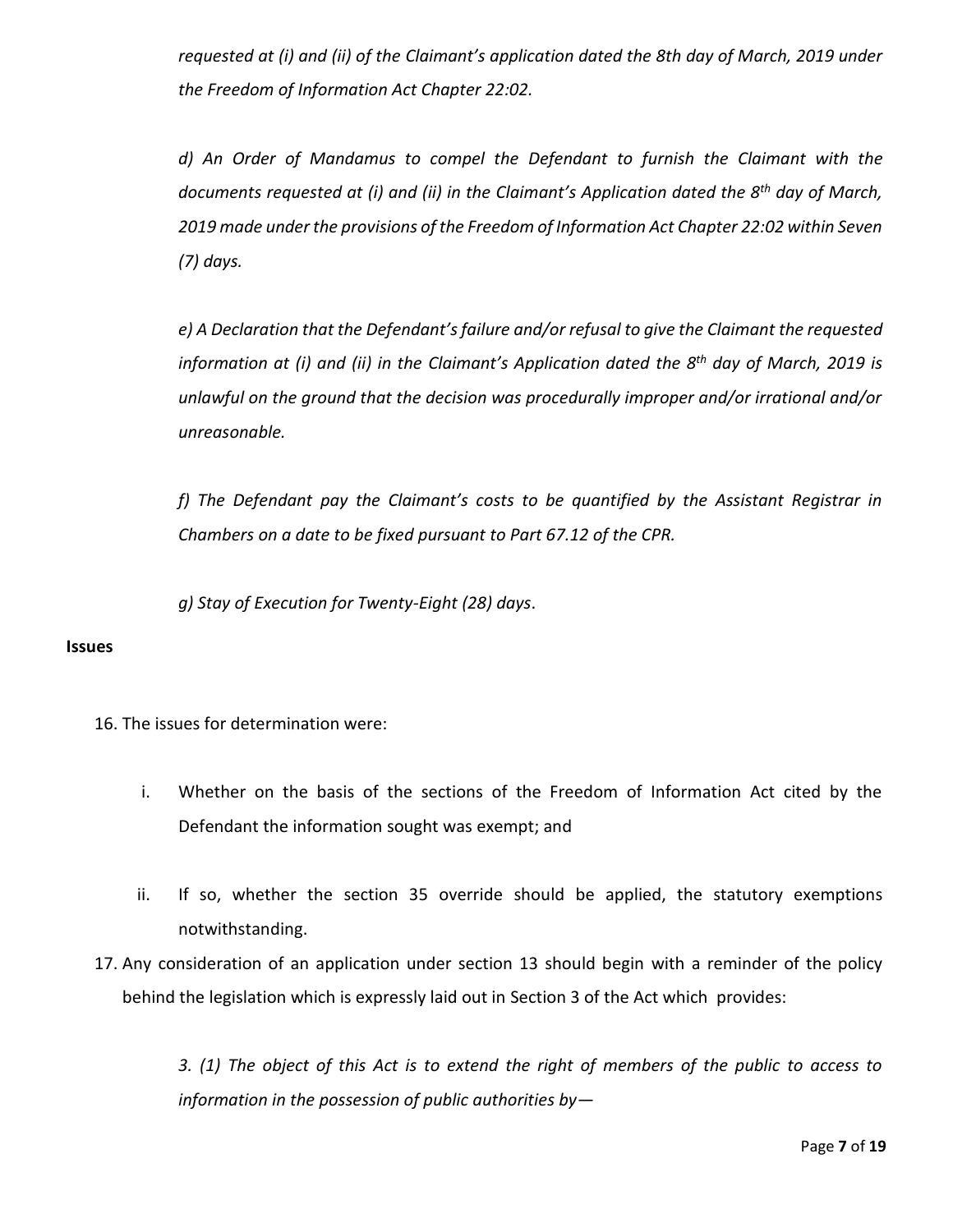*(a) making available to the public information about the operations of public authorities and, in particular, ensuring that the authorisations, policies, rules and practices affecting members of the public in their dealings with public authorities are readily available to persons affected by those authorisations, policies, rules and practices; and* 

*(b) creating a general right of access to information in documentary form in the possession of public authorities limited only by exceptions and exemptions necessary for the protection of essential public interests and the private and business affairs of persons in respect of whom information is collected and held by public authorities.*

# *(2) The provisions of this Act shall be interpreted so as to further the object set out in subsection (1) and any discretion conferred by this Act shall be exercised as far as possible so as to facilitate and promote, promptly and at the lowest reasonable cost, the disclosure of information*.

- 18. There is clearly a presumption in favour of disclosure. The objects and the statutory mandate contained in section 3(2) above, as well as general principles of statutory interpretation, demand that claims to exemptions as have been made in this case, must be carefully scrutinized and exemption provisions strictly construed. The burden is on the public authority, which claims the exemption to particularize the provision and demonstrate by evidence that it applies to the request.
- 19. The Defendant's response indicated the specific exemption provisions upon which it relied and the reasons. The response is set out in full:

*3 rd April, 2019*

*Ms. Kumari Baksh Attorney-at-Law Tunapuna Plaza, No. 84 Eastern Main Road, TUNAPUNA*

*Dear Madam,*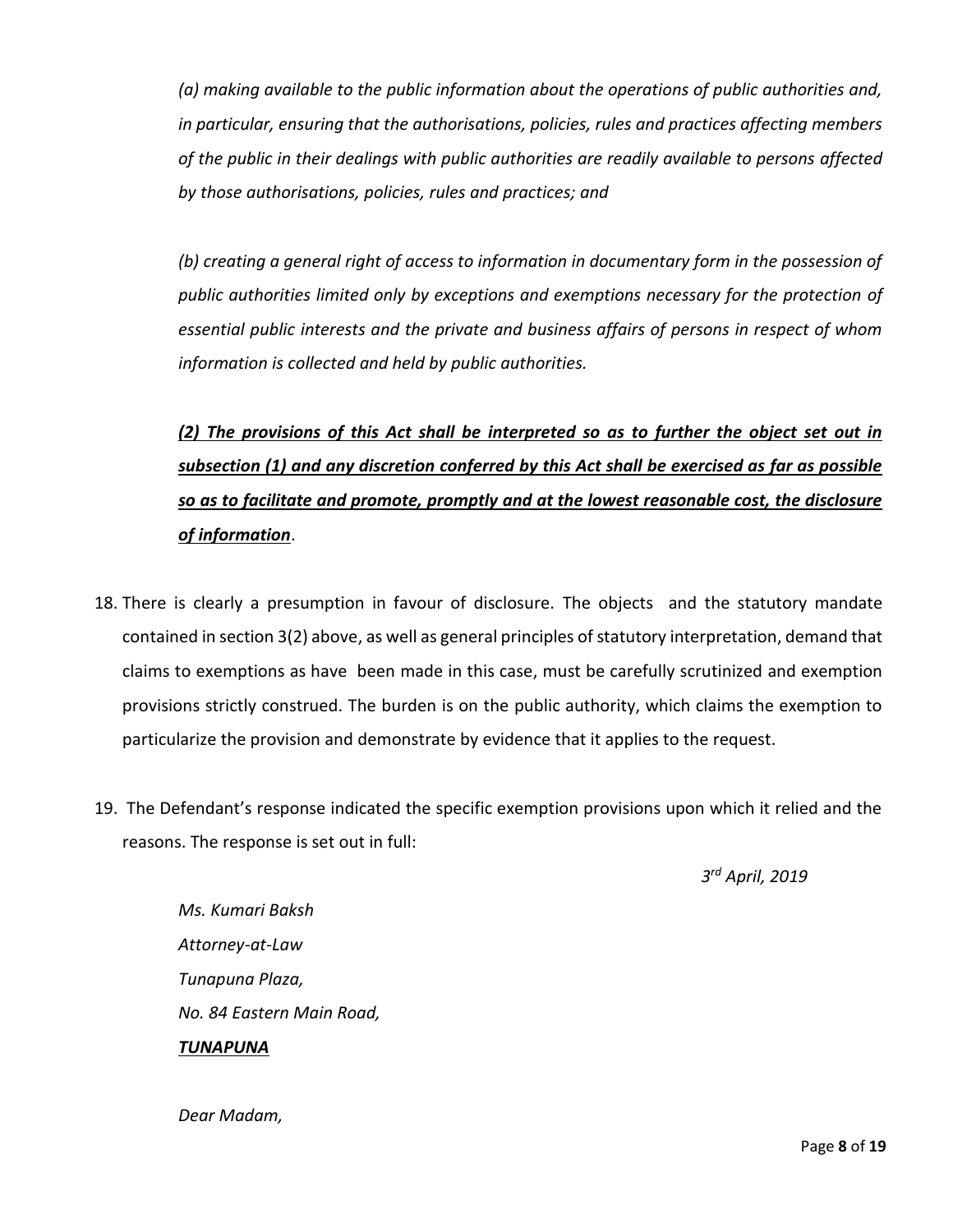*This letter is in reference to your Freedom of Information Act (FOIA) request dated 8th March 2019, which we received on 19th March, 2019 where you sought:*

- **A** copy of the communication formally requesting that the approval granted for the *use of digital style uniforms by special units within the Trinidad and Tobago Police Service TTPS be gazetted.*
- *A copy of the gazette in which the notification appears that digital style uniforms can be used by the TTPS.*

*Pursuant to your request, we examined the documents, which were relevant to your request. Upon review, it was determined, that the documents you seek are exempt from mandatory public disclosure, and is being withheld, under FOIA Exemption sections 24 (1) (c); 25(1) (2); 26(d); 27(1) (a), (b) and 28 (d) of the Freedom of Information Act, Chapter 22:02.*

*Section 24 (1) (c) states A document is an exempt document if it is a document prepared for the purpose of briefing a Minister of Government in relation to issues to be considered by Cabinet;*

*25(1) a document is an exempt document if it contains information, the disclosure of which would be likely to prejudice the defence of the Republic of Trinidad and Tobago.*

*(2) a document is an exempt document if it contains information, the disclosure of which would be likely to prejudice the lawful activities of the security or intelligence service.*

*26(d) would divulge any information communicated in confidence by or on behalf of an international organisation of State or a body thereof to the Government of the Republic of Trinidad and Tobago or to a person receiving a communication on behalf of that international organisation body.*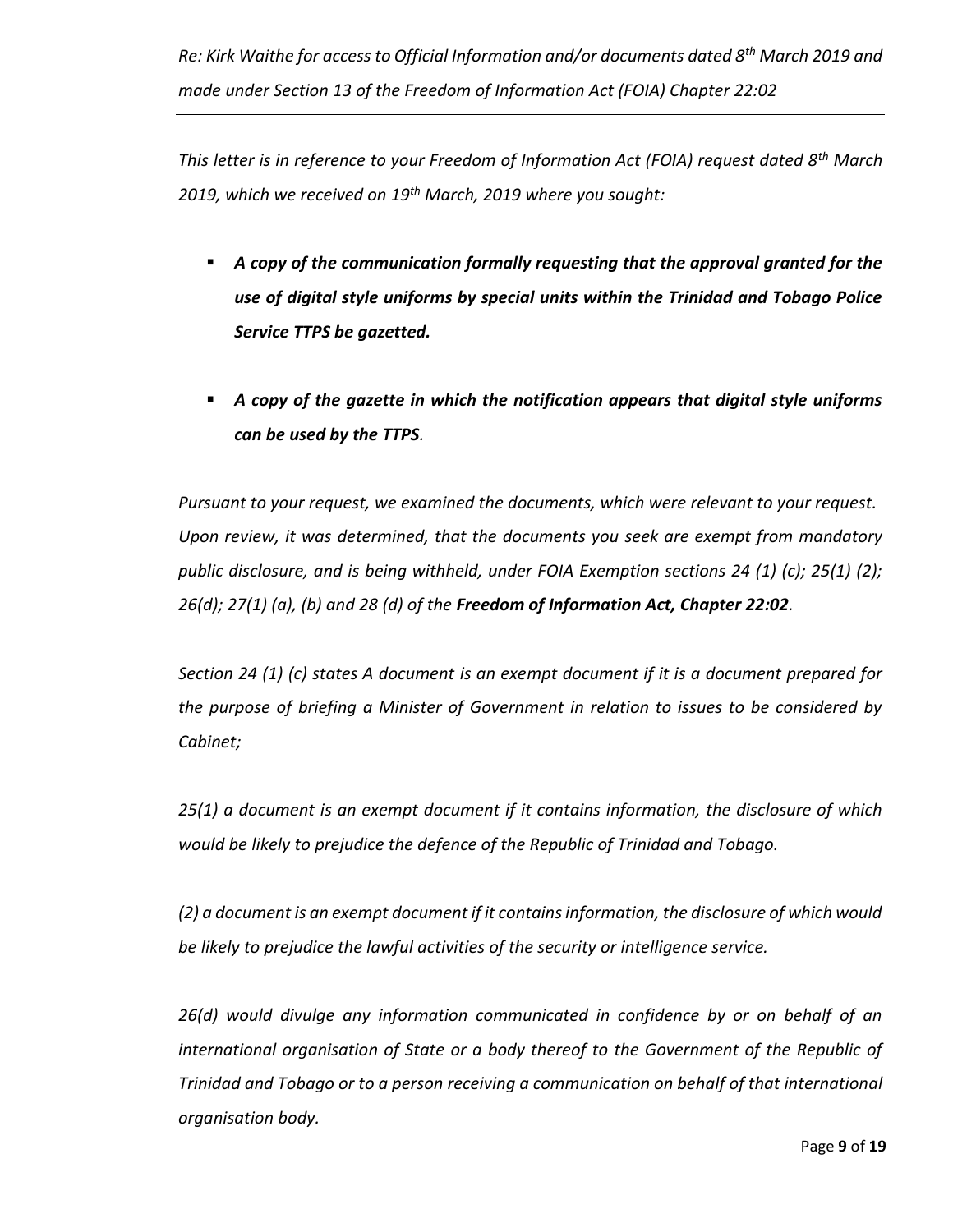*27(1) (a) and (b) Subject to this section, a document is an exempt document if its disclosure under this Act would, or would be reasonably likely to:*

*a) Would disclose matter in the nature of opinion advice or recommendation prepared by an officer or Minister of Government or consultation or deliberation that has taken place between officers, Minister of Government, or an officer and a Minister Government, in the course of or for the purpose of the deliberative processes involves in the function of a public authority and b) Would be contrary to the public interest.*

*28 (a) disclosure methods or procedures for preventing detecting, investigating or dealing with matters arising out of breaches or evasions of the law the disclosure of which would, or would be reasonably likely to prejudice the effectiveness of those methods or procedures.*

*The Commissioner of Police and the Minister of National Security held talks relative to the use of camouflage uniforms by the Trinidad and Tobago Police Service (TTPS) in their operations. The discussions between parties has been ongoing and it was clearly recognised that this has been the practice by some specialist unit within the Trinidad and Tobago Police Service since their inception.*

*Continued dialogue and the associated documentation which were, and are being exchanged by the Commissioner of Police and the Minister of National Security contain sensitive information, most of which touch and concern issues of National Security. The dissemination of this would definitely prejudice the security of the Republic of Trinidad and Tobago, when considering the newly implemented and anticipated strategies to reduce crime.*

*International guidance on this matter has also been sought in order to conform to international standards, whereas research and consultation was conducted in confidence with international states and bodies to the Republic of Trinidad and Tobago and vice versa. This communication would subsequently, form part of the communication between the Commissioner of Police and the Minister of National Security which would cause these documents to fall within the category of exempt documents.*

*Notwithstanding the aforementioned, access to the documents requested must be deferred because the information requested consists of opinions, recommendations, and other*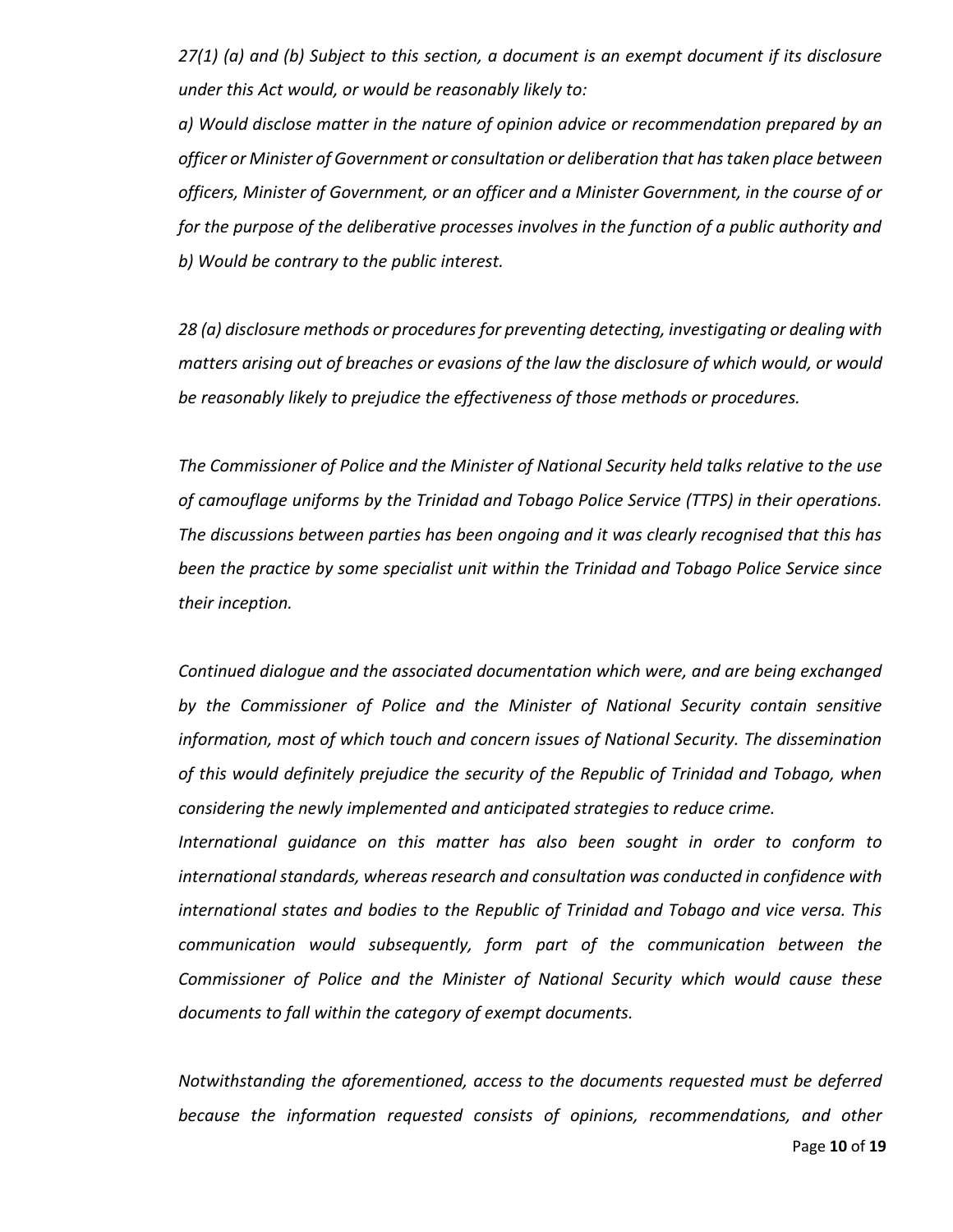*reflections of staff thinking integral to the pre-decisional, deliberative process and is to be presented to Parliament and/or released to the media.*

*Even if one was to argue the application of Section 35 of the Freedom of Information Act, the public interest would not override the assessment, analysis and decision by this public authority, not to disclose the requested documents. This is premised upon the fact that, the public interest is clearly sought and considered in maintaining a matter which touches and concerns national security, which is ultimately in the public's interest.*

*Therefore, the information would rather be for your client's personal knowledge and not the public interest.*

*In light of the fact that your request has been denied and wish to seek redress you have a right to apply to the High Court for judicial review as soon as possible but no later than three (3) months after this decision is made or you become, or reasonably should have become aware of this decision, in accordance with section 11 of the Judicial Review Act, 2000*.

20. I shall make some general observations about the contents above. There is an inconsistency on the face of the Defendant's response which raises what I consider to be an obvious question as to the rationality of the decision. The letter stated:

> *…the request should be deferred because it consisted of opinions, recommendations, reflections of staff thinking integral to the pre-decisional deliberator process and is to be presented to Parliament and or released to the media***.** (emphasis mine)

If the Defendant considered a deferral appropriate because as is stated, there was an intention to present information to the Parliament and or the media at the end of a "deliberative process" that was ongoing it seems to me there must have been some recognition that the information was disclosable in the public interest and that all that was required was more time. The Defendant proceeded nevertheless to deny the refusal, unconditionally. The inconsistency has not been explained.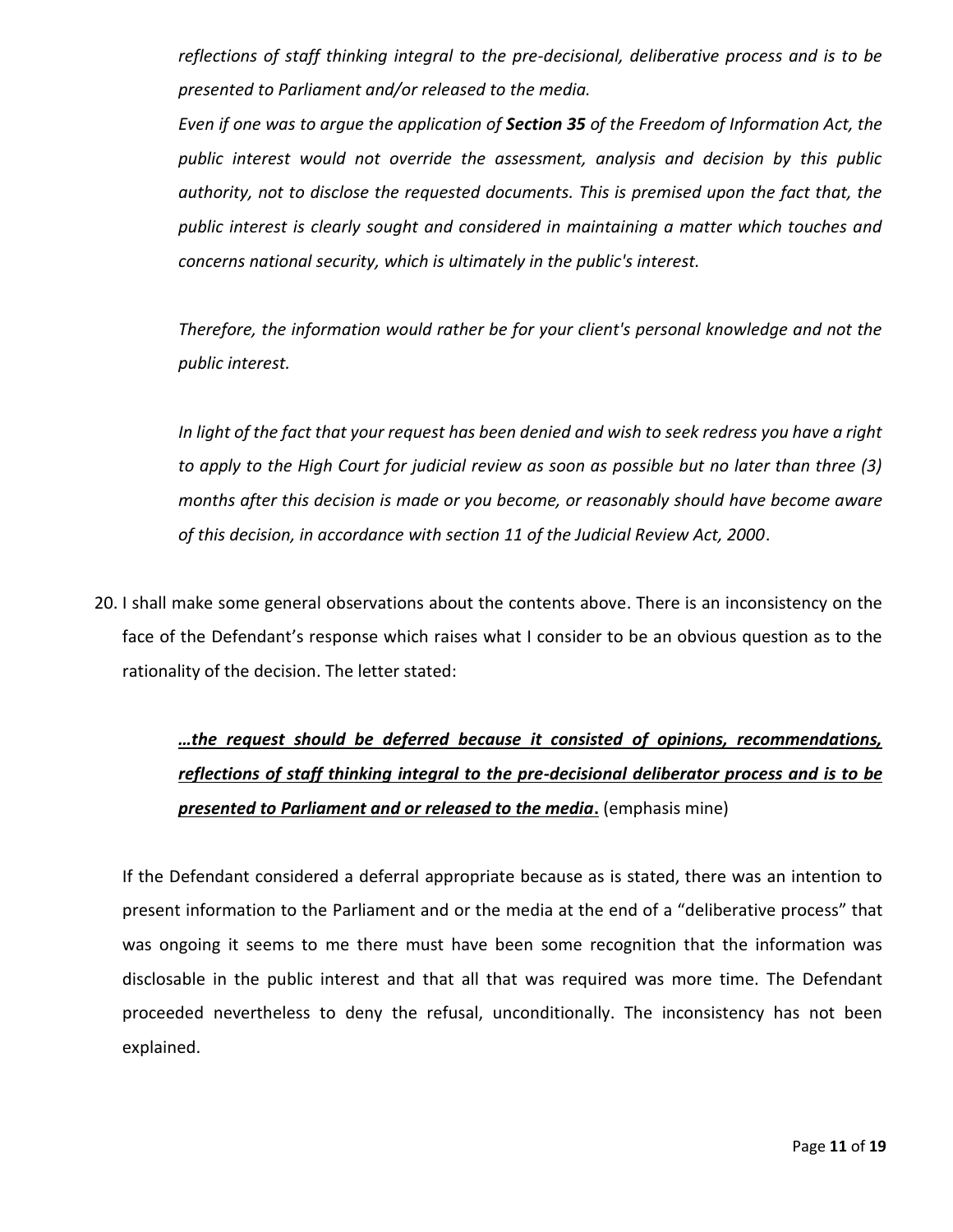21. Secondly, the tenor of the Defendant's response reflects a lack of appreciation for the fact that the Act creates a right of access to information by every citizen. The reason he or she requires it is immaterial. It is sufficient if he requires it for his personal knowledge. Finally, on the general observations, the Defendant's approach to the making of the decision to deny the request, as can be seen from the refusal response as well as from the affidavit of Mr Chandler was ill-informed by the notion there are blanket exceptions for "matters of National Security", matters pertaining to "law enforcement", and communications between "the top security officials". Mr Chandler went so far as to assert as a basis for the denial of the request, that "the correspondence sought" is not ordinarily discussed or observed by others or "in the public domain". It is precisely because the information is not readily available to in Mr Chandler's words the "ordinary citizens" or the "ordinary public", that Parliament created a right of access subject to well-defined exceptions. It is the whole point of the FOIA. A public authority is not entitled to extend the scope of the statutory exemptions because it is not or has not been the practice to disclose or because it believes it is not in the public interest to do so. The public interest is best served by compliance with the law and by all public authorities facilitating disclosure as is mandated by the Act.

### **The Specific Exemption Provisions Relied Upon by the Defendant**

- 22. I turn to the specific provisions under the terms of which the Defendant claimed the documents were exempt. The refusal letter identified them as follows:
	- 1) Section 24 (1) (c)
	- 2) S25 (1) and S25 (2)
	- 3) S26 (d)
	- 4) S27 (1) (a) and (b)
	- 5) S28 (d).
- 23. Section 24 (1) (c) provides:

*24. (1) A document is an exempt document if it is— (c) a document prepared for the purpose of briefing a Minister of Government in relation to issues to be considered by Cabinet*;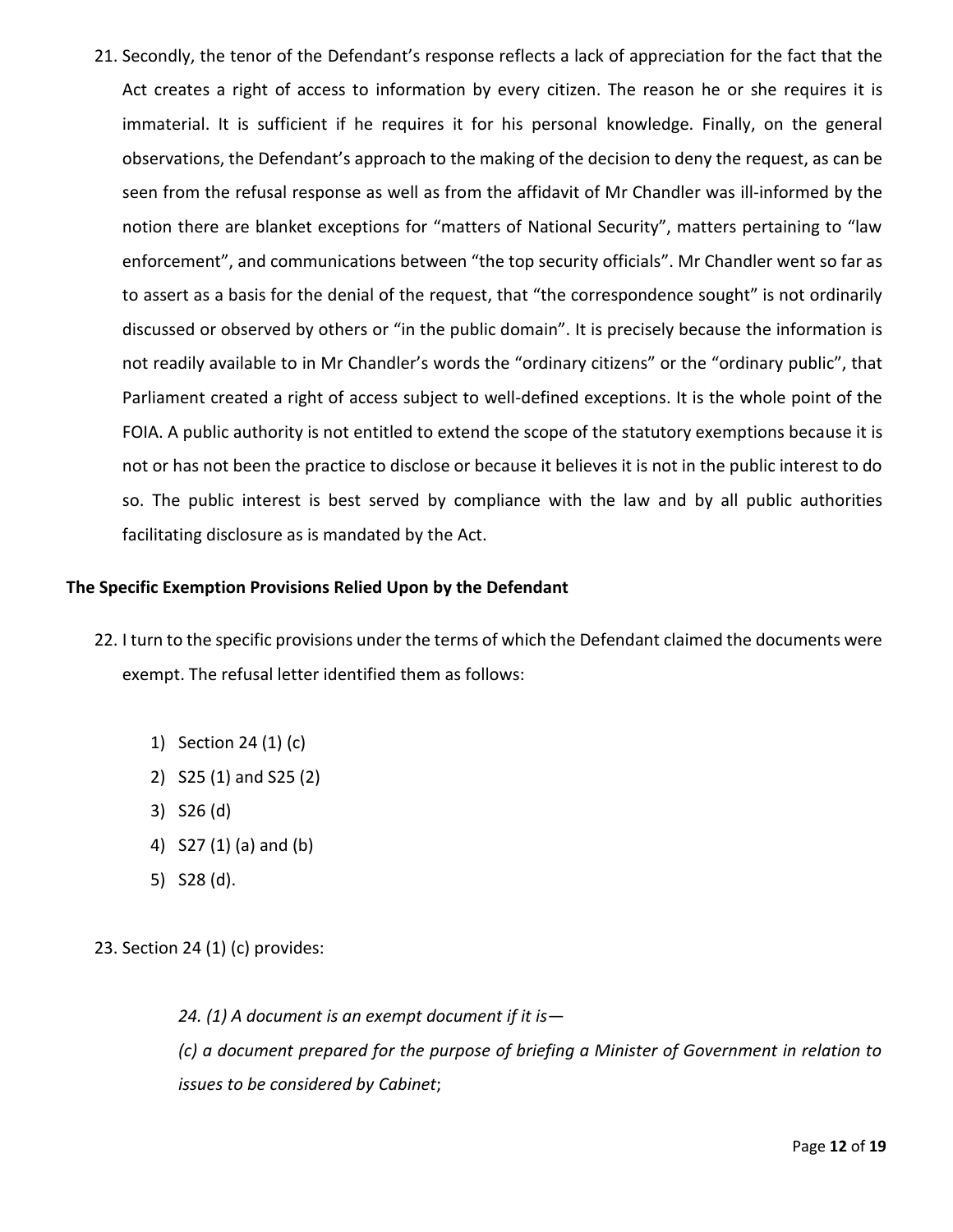# 24. The Defendant failed to consider the express terms of section 24 (4) which provides:

*For the purposes of this Act, a certificate signed by the Secretary to Cabinet certifying that a document as described in a request would, if it existed be one of a kind referred to in subsection (1), establishes that, if such a document exists, it is an exempt document*.

A public authority is not entitled to claim the exemption under section 24 in the absence of section 24 (4), a certificate of the Secretary to Cabinet. In my opinion, the absence of the required certificate is fatal to the claim of exemption. A mere assertion by a public authority is not sufficient. The clause does not permit the establishment of a claim that a document is exempt by any other means.

25. Section 25 (1) and (2) provide:

*25. (1) A document is an exempt document if it contains information, the disclosure of which would be likely to prejudice the defence of the Republic of Trinidad and Tobago*.

*(2) A document is an exempt document if it contains information, the disclosure of which would be likely to prejudice the lawful activities of the security or intelligence services*

The Defendant claimed these exemptions without regard for the provision for certification under section 25 (3) which provides:

*(3) For the purposes of this Act, a certificate signed by the Minister to whom responsibility is assigned certifying that a document as described in a request would, if it existed, be one of a kind referred to in subsection (1) or (2), establishes that if such a document exists, it is an exempt document*.

The absence of the required certificate here, if these sections were relevant at all, similarly, put this claim to rest.

26. Section 26 (d) provides: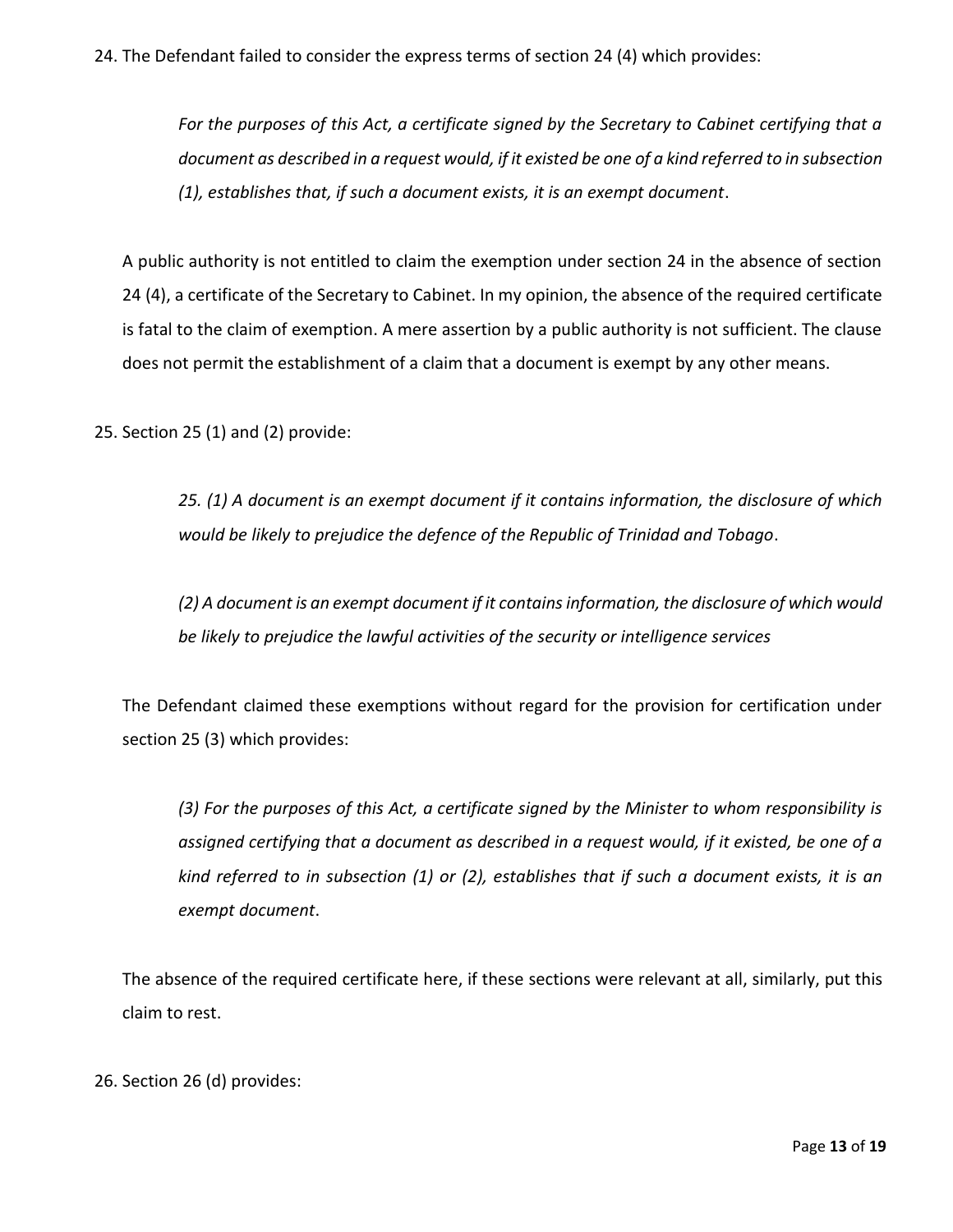*26. A document is an exempt document if disclosure under this Act would be contrary to the public interest and disclosure—*

*(d) would divulge any information communicated in confidence by or on behalf of an international organisation of States or a body thereof to the Government of the Republic of Trinidad and Tobago or to a person receiving a communication on behalf of that international organisation or body*.

The Defendant has failed to demonstrate by evidence how this exemption could possibly apply in the context of the Claimant's application. The appeal to it invites the question as to whether the Defendant gave proper consideration to the request at all.

27. Section 27 (1) (a) and (b) provide:

*27. (1) Subject to this section, a document is an exempt document if it is a document the disclosure of which under this Act—*

*(a) would disclose matter in the nature of opinion, advice or recommendation prepared by an officer or Minister of Government, or consultation or deliberation that has taken place between officers, Ministers of Government, or an officer and a Minister of Government, in the course of, or for the purpose of, the deliberative processes involved in the functions of a public authority; and (b) would be contrary to the public interest.*

The Defendant failed to state and to properly identify the "public interest considerations" on which the decision is based as required by section 27 (3). Insofar as the purported considerations are concerned, I consider them to misguided and invalid.

28. The final ground for refusal as contained in the letter was 28 (1) (d) which provides:

*28. (1) Subject to this section, a document is an exempt document if its disclosure under this Act would, or would be reasonably likely to—*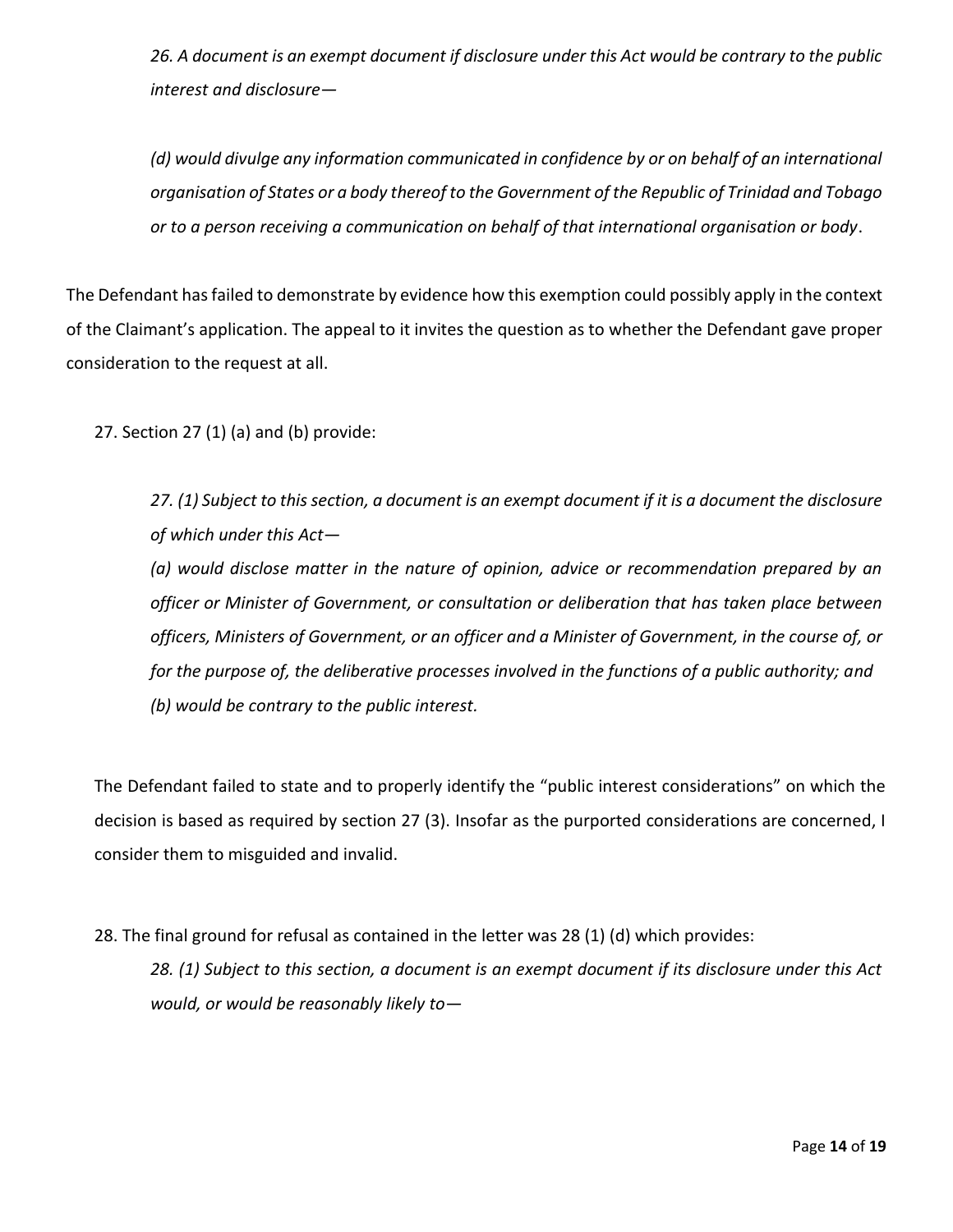*(d) disclose methods or procedures for preventing, detecting, investigating, or dealing with matters arising out of breaches or evasions of the law the disclosure of which would, or would be reasonably likely to, prejudice the effectiveness of those methods or procedures*; or

29. In his affidavit in opposition and without any reference to this section, Mr Chandler shifted to reliance on section 28 (c) which provides as follows:

> *(c) disclose, or enable a person to ascertain, the identity of a confidential source of information in relation to the enforcement or administration of the law;*

- 30. It is not permissible for an Authority, which relies on a particular exemption to justify its denial at the time it considers a request to simply resort to another section of the Act in the Judicial Review proceedings. Again, it begs the question of the rationality of the original denial and the level of care and seriousness of the approach of the decision-maker to the consideration of the request as well. One would be justified in asking whether the authority applied its mind to the request and to the exemption provisions, or did it simply pick out, randomly, and reproduce them in the response.
- 31. In his affidavit Mr Chandler sought to avail himself of the new ground and then he went on to say: *The information requested with respect to the use of camouflage "is clearly confidential information in relation to the "enforcement of law" and therefore, it was determined that this was further exempt by this section*.

Mr Chandler clearly misconstrued the section as even on the plainest reading section 28 (c) aims to protect persons and their identities. He also failed to demonstrate the relevance of the provision in the context of the specific request. But more fundamentally, he was purporting to extend the scope of the exemptions to matters he deemed "clearly confidential", and pertaining to "law enforcement", it seems generally. His refusal for these reasons was illegal.

32. The Claimant at all times raised what appears to be a relevant and legitimate concern as to whether the use of camouflage whether approved by the Minister or not, contravenes section 98 of the Summary Offences Act, Chapter 11:02 which provides: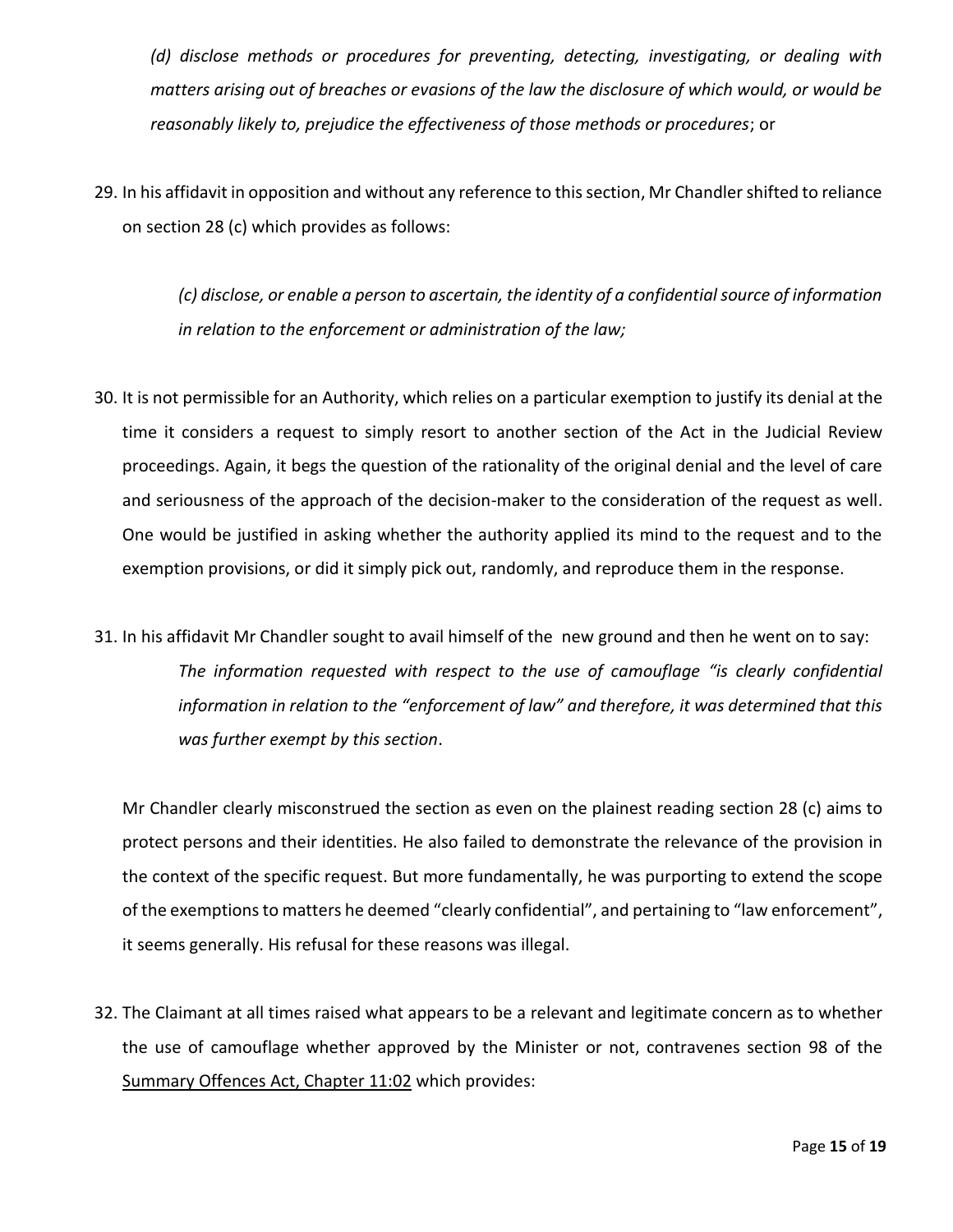*98. (1) A person not serving in the Trinidad and Tobago Defence Force shall not wear, without the Minister's permission, the uniform of any member of that Force, or any dress having the appearance or bearing any of the regimental or other distinctive marks of any such uniform: This enactment shall not prevent any person from wearing any uniform or dress in the course of a stage play performed in a place duly licensed or authorised for the public performance of stage plays, or in the course of any bona fide military representation.* 

*(2) Any person who contravenes this section is liable to a fine of two hundred dollars.* 

*(3) Any person not serving in the Trinidad and Tobago Defence Force who wears, without the Minister's permission, the uniform of any member of those Forces, or any dress having the appearance or bearing any of the regimental or other distinctive marks of any such uniform, in such a manner or under such circumstances as to be likely to bring contempt upon that uniform, or employs any other person so to wear that uniform or dress, he shall be liable to a fine of four hundred dollars*.

33. Further section 219 of the Defence Act, Chapter 14:01 provides:

*219. A person, other than a member of the Defence Force, who without lawful excuse (the proof whereof shall lie on him)—*

*(a) wears the uniform or any portion of the uniforms of a member of the Defence Force; or (b) wears any costume or any article of clothing or apparel so closely resembling the uniform or any portion thereof of a member of the Defence Force, as may cause such person to be mistaken for a member of the Defence Force,* 

*is liable on summary conviction to a fine of one thousand dollars and to imprisonment for eighteen months*.

34. This issue of a breach of the criminal law having been raised, it was incumbent on the Defendant to demonstrate that the provisions of section 28 (2) did not apply to exclude the exemption cited in support of the refusal of request of for items (1) and (2). Section 28 (2) provides: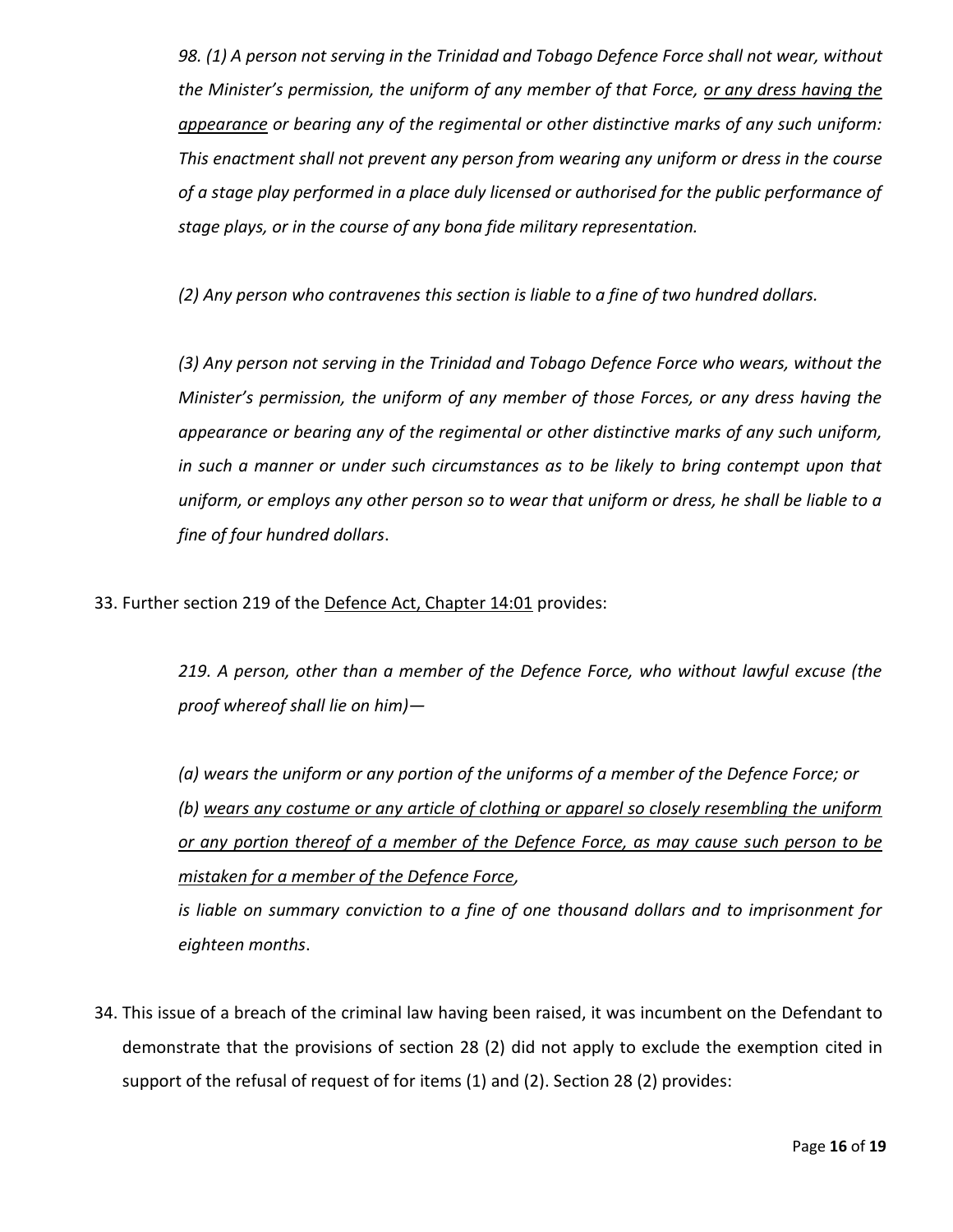*(2) This section does not apply to any document that is—*

*(a) a document revealing that the scope of a law enforcement investigation has exceeded the limits imposed by law;* 

*(b) a document revealing the use of illegal methods or procedures for preventing, detecting, investigating, or dealing with matters arising out of breaches or evasions of the law;*

*(c) a document containing any general outline of the structure of any programme adopted by a public authority for investigating breaches of, or enforcing or administering the law;* 

*(d) a report on the degree of success achieved in any programme adopted by a public authority for investigating breaches of, or enforcing or administering the law;* 

*(e) a report prepared in the course of routine law enforcement inspections or investigations by a public authority which has the function of enforcing and regulating compliance with a particular law other than the criminal law;* 

*(f) a report on a law enforcement investigation, where the substance of the report has been disclosed to the person who, or the body which, was the subject of the investigation, if it is in the public interest that access to the document should be granted under this Act*.

- 35. Section 98 of the Summary Offences Act and section 219 of the Defence Force Act both criminalize the wearing of camouflage or any dress having the appearance of it without the Minister's permission. While the publication of Order 103 of 2019 satisfied item 3 of the requests it did not settle the question of the legality or illegality of the camouflage policy and I wish to emphasize that is not a matter for determination by this Court on this application. I have had to consider it in the context of the availability the applicability of section 28 (2) (b) .The information contained in the documents is clearly relevant to the issue of the legality of the use of camouflage as a method of preventing , detecting, investigating or dealing with matters arising out of breaches or evasions of the law, I have had to consider whether the documents listed at 1 and 2 of the request are capable of falling within the contemplation of the section 28 (2) (b) and I conclude that they do so.
- 36. Regulation 121 of the Police Service Act is subsidiary legislation made pursuant to section 78 of the Act which empowers the President to make regulations "to give effect to the purpose of the Act", and in particular for Section 78 (1) (j),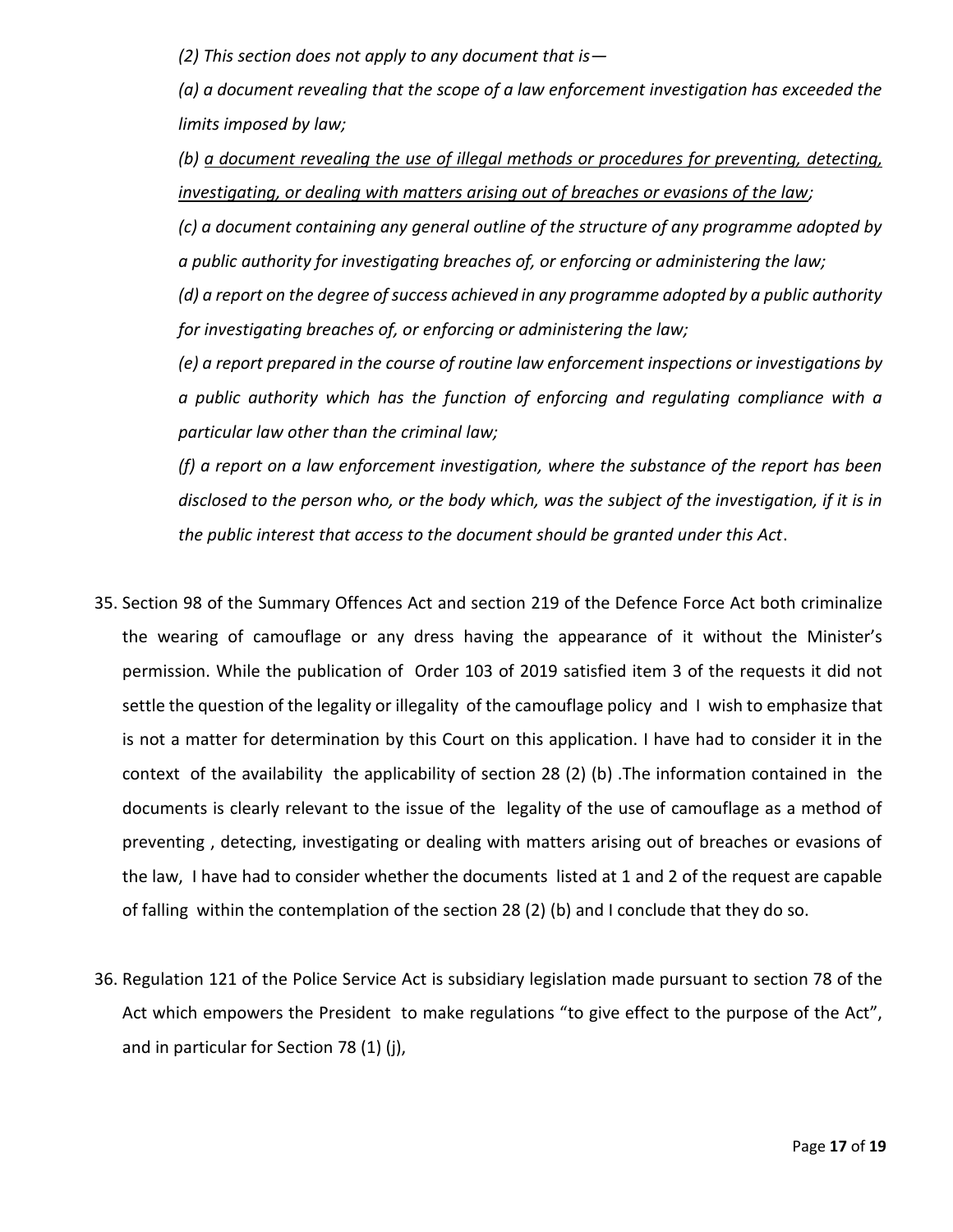*the description and issue of arms, ammunition, accoutrements, uniform and necessaries to be supplied to the Police Service*;

Section 121 of the regulations provides:

*The description of all items of uniform and the orders of dress to be worn by officers shall be as set out in Appendix C and D or as prescribed by the Commissioner with the approval of the Minister and shall be published in the Gazette*.

- 37. This regulation could not have the effect of amending the provisions of the primary legislation, the SOA and the DFA, which expressly require the permission of the Minister to wear such uniforms. As to whether the legal notice promulgated under regulation 121 can be taken to satisfy the requirement for Minister's approval is yet another matter that is not for my determination. It may be of some relevance on that issue that Legal Notice No 52 of 1980 effected amendments to some provisions of the SOA and in particular to the identification and role of some public officers thereunder. There was no change to section 98.
- 38. For all of the reasons above, I hold that the documents sought by the Claimant are not exempt, and the refusal of the Defendant to disclose was not lawful. In the circumstances, it is not necessary for me to consider the section 35 override. However, if I am wrong, I find that the public interest demands disclosure. In the absence of an amendment to the Summary Offences Act and the Defence Act, the unanswered question as to the legality even of the order permitting the use of camouflage by police demands a ruling for disclosure in the public interest. The circumstances give rise to section 35 (a) considerations of abuse of power or neglect in the performance of official duty as well as obvious questions of unauthorised use of public funds.
- 39. If the policy to allow the new uniforms encouraged a breach of the criminal law by the Defendant with the approval of the Minister, then the use of public funds to acquire them, could not have been authorised. The provisions which criminalize the wearing of camouflage by persons outside of the Defence Force remain in force. Even when they have been criticized as being anachronistic, Parliament has not sought to repeal them. It is the police who enforce these laws which remain on our statute books. It is in the public interest that information which is relevant to the thinking behind